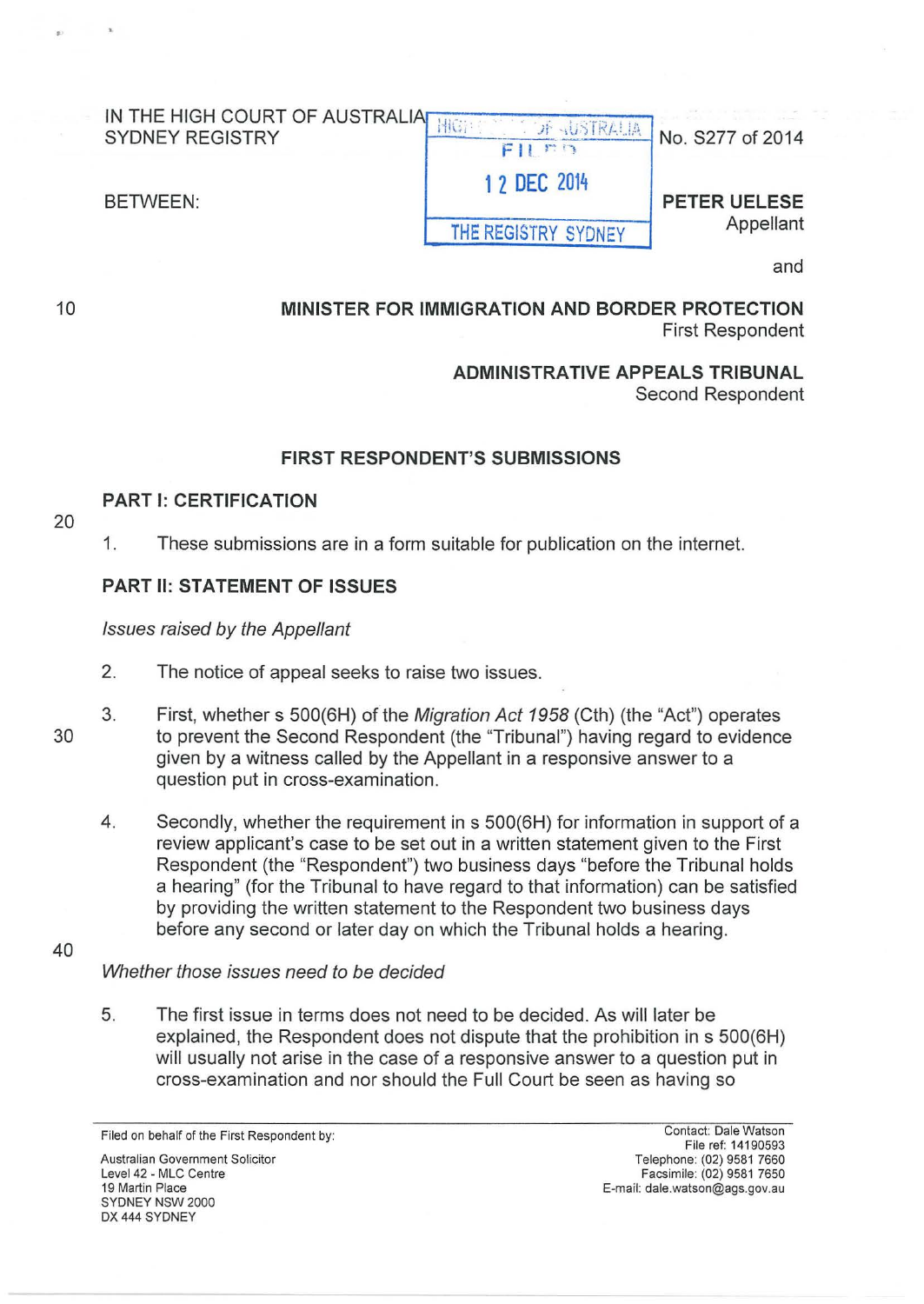assumed. The exception, which applies in this case, is described later in these submissions at paragraph 14.

- 6. In respect of the Appellant's second issue, the question of statutory construction is also unnecessary to decide in circumstances where:
	- a. the Appellant, who was represented before the Tribunal, "acknowledged' that "the (Appellant) was prevented from eliciting oral evidence that may have supported his case in relation to these children as there was no reference to them in any written statements provided to the Minister at least two business days before the hearing"*<sup>1</sup> ;*
	- b. the Appellant did not request an adjournment; and
	- c. the Tribunal had no independent obligation to consider the grant of an adjournment.
- 20 7. If, on the other hand, that question of statutory construction does need to be decided, the Respondent submits that the Appellant's second issue, as cast above, should be answered in the negative. The period "2 business days before the Tribunal holds a hearing (other than a directions hearing)" in relation to the decision under review expires 2 business days before the Tribunal first holds, or commences, any such hearing.

### Other issues raised by the Respondent

- 8. There are also issues whether:
	- a. the Tribunal was obliged to consider the best interests of two of the Appellant's five children in circumstances where the Appellant conducted his case on the basis that he only had three children;
	- b. the Tribunal in this case, as a matter of fact, made findings relating to the information that it received concerning the Appellant's two extra children – for the purpose of determining whether that information was sufficient to enable it to be satisfied whether the best interests of the two extra children would be served by a decision to cancel the Appellant's visa or a decision not to cancel that visa; and
	- c. any error made by the Tribunal<sup>2</sup> as to the application of s. 500(6H) to the information received by it relating to the two extra children was such that it could not have affected the Tribunal's decision (given the Tribunal's finding about that evidence in the last last sentence of  $[64]^{3}$ ).

## **PART Ill: SECTION 788 NOTICE**

30

 $1$  AB 182 at [4] (Tribunal).<br> $2$  Such error is not conceded.

<sup>3</sup>AB 199.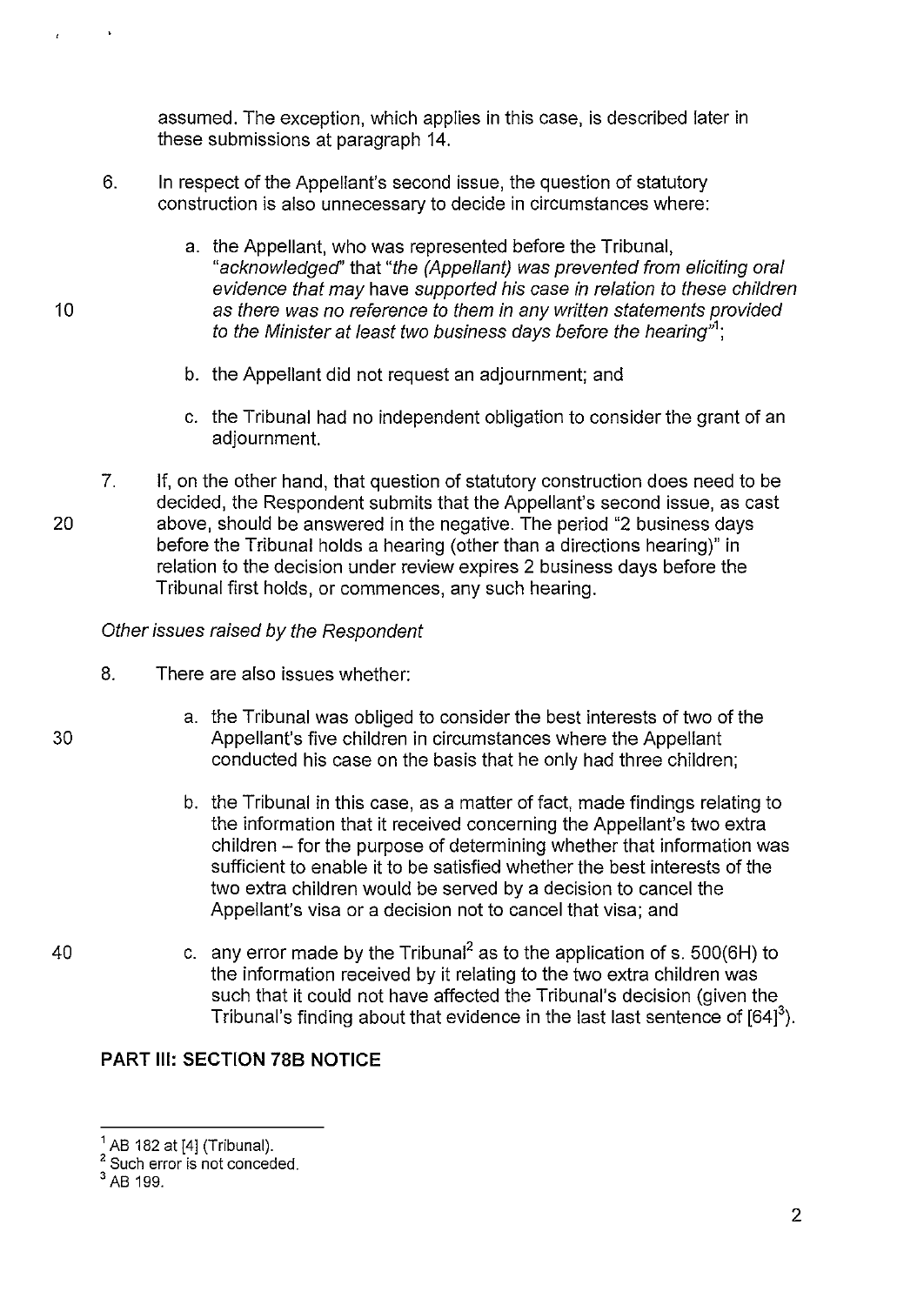9. The Appellant has issued a notice under s 78B of the Judiciary Act 1903 (Cth). The Respondent does not seek to rely upon the transcript of proceedings before the Tribunal. Nor does the Appellant. No Constitutional issue therefore arises.

## **PART** IV: **FACTUAL BACKGROUND**

- 10. Contrary to the Appellant's submissions<sup>4</sup>, and ground one of the notice of appeal, it is not shown that any further evidence beyond the mere existence 10 or identity of the two extra children was elicited through questioning by the Respondent's representative. The names of the two children appeared as visitors in Department of Corrective Services Inmate Profile documentation<sup>5</sup>. The Tribunal says that some information was elicited "during crossexamination<sup>"6</sup>, or "under cross-examination"<sup>7</sup>, of Ms Fatai (the Appellant's partner), but the record does not disclose whether the questions about the children beyond their existence / identity were asked by the Respondent or by the Tribunal itself. For reasons that follow however, whether the questioner was the Respondent's solicitor or the Tribunal is unlikely to be relevant.
- 20 11. The record in the Tribunal does not disclose the Appellant's reasons for failing to disclose the existence of his two extra children in his case-in-chief. $8$ However, at first instance<sup>9</sup> and on appeal<sup>10</sup>, the Appellant claimed that he adopted this course on the basis of legal advice. Also, the existence of the two extra children, much less their best interests, was never raised by the Appellant in the material prior to the Tribunal's hearing: see per Buchanan J at [10]-[14]<sup>11</sup> and per the Full Court at [10]-[11]<sup>12</sup>.
- 12. It is true that the record in the Tribunal does not expressly state whether the Appellant's legal representative applied for an adjournment to enable the 30 Appellant to serve evidence concerning his two extra children.13 However, the Court may comfortably infer that no adjournment application was made. This is because:
	- a. The Tribunal's reasons, which are otherwise thorough, do not refer to any adjournment application;
	- b. It is improbable that an adjournment application was made in circumstances where the Appellant's representative gave the acknowledgment described by the Tribunal at  $[4]^{14}$ ;
- 40

 $^4$  At [13].<br> $^5$  AB 199 at [64] (Tribunal); AB 243 (FC). The documentation in question is at AB 158-178.

AB 182 at [4] (Tribunal).<br>AB 199 at [64] (Tribunal).

<sup>&</sup>lt;sup>8</sup> *cf*. Appellant's submissions at [16].<br><sup>9</sup> AB 220 at [15] (TJ).<br><sup>10</sup> AB 252 at [37] (FC).<br><sup>11</sup> AB 219-220 (TJ).

<sup>&</sup>lt;sup>12</sup> AB 243 (FC).

<sup>&</sup>lt;sup>13</sup> Appellant's submissions at [15].

<sup>14</sup>AB 182 at [4] (Tribunal).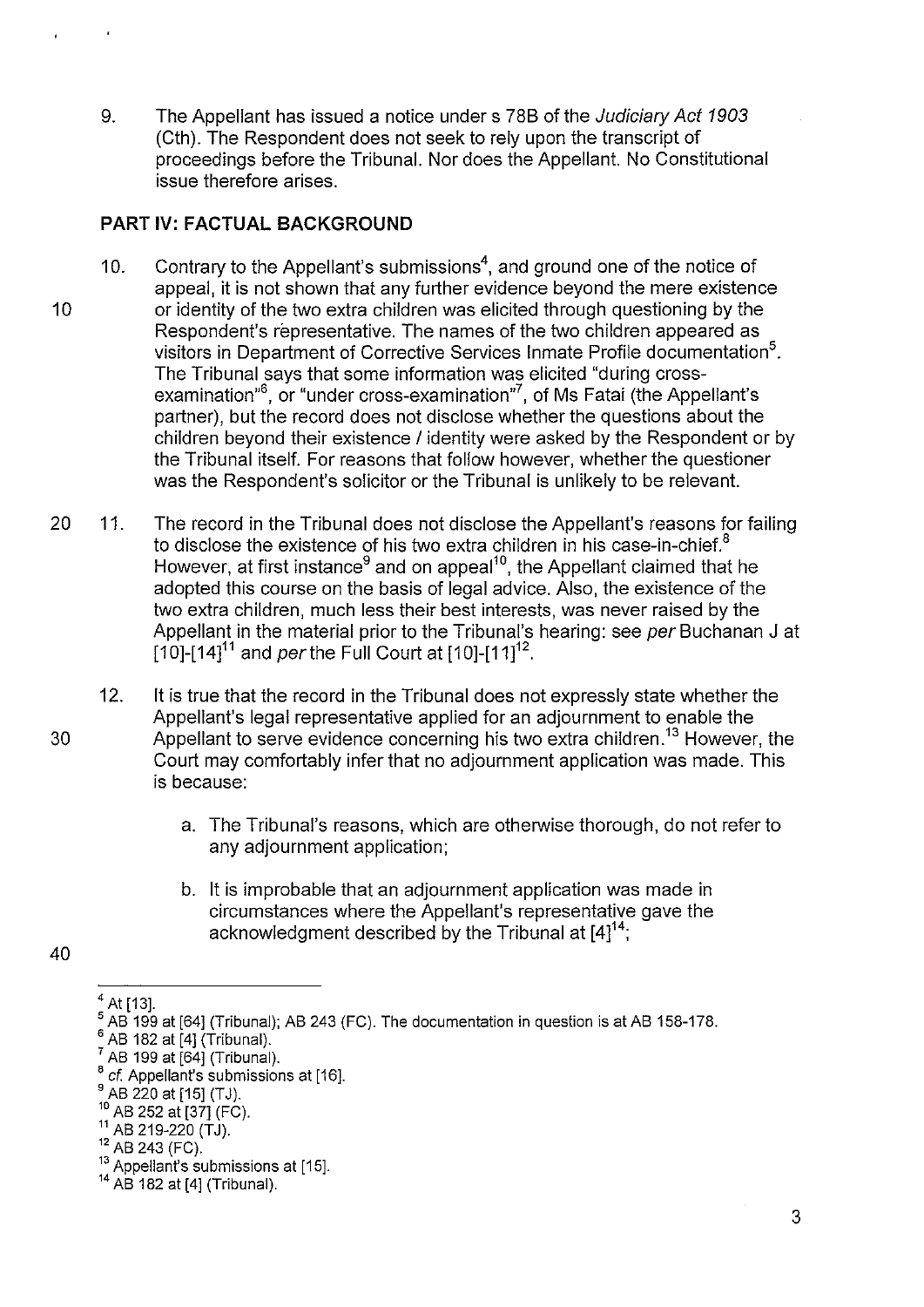- c. In the proceedings below and in the application for special leave, the Appellant did not contest the proposition that no adjournment application was made<sup>15</sup>; and
- d. No evidence was given to the Federal Court that there had been an application for an adjournment.

# **PART V: APPLICABLE LEGISLATION**

10 13. The statement of applicable legislation set out in the Appellant's legislation is accurate and complete.

## **PART** VI: **SUBMISSIONS**

- (a) Does s 500(6H) prevent consideration ofinformation elicited in crossexamination
- 14. The Respondent accepts that s 500(6H) will not ordinarily apply to information provided in responsive answers to questions put to a witness in cross-20 examination. This general position is subject to the qualification that any information that is provided to the Tribunal in support of the review applicant's case (rather than merely in answer to the Respondent's case) will be subject to s 500(6H) where the information could reasonably have been anticipated to be supportive of the Appellant's case at least two business days prior to the time that the Tribunal holds a hearing.<sup>16</sup>
- 15. This appears to be the qualification envisaged by the Full Court in Jagroop v Minister for Immigration and Border Protection [2014] FCAFC 123 at [84]-[85], [87], [94] and  $[96]$ - $[97]$ <sup>17</sup> to the proposition that information in support of a 30 review applicant's case will not include information provided in answer to the Respondent, or in answer to the Tribunal, or in reply.
- 16. The position is the same in relation to questions asked by the Tribunal as it is in relation to questions asked by the Respondent. Absent transcript, it is not shown whether information from the Appellant's partner regarding the Appellant's two extra children was elicited in questioning from the Respondent's solicitor, or the Tribunal, or both. However, the Respondent submits that there is no relevant difference for the purpose of the application of s 500(6H). There is no basis, in either the text of s 500(6H) or in the 40 relevant context, to suggest that the section operates differentially depending on who (other than the review applicant, or his/her representative) asks the questions. Also, s 500(6H) cannot be defeated by the simple expedient of a review applicant persuading the Tribunal to ask questions.

<sup>&</sup>lt;sup>15</sup> AB 250 at [33(b)] (FC).

<sup>&</sup>lt;sup>16</sup> It is acknowledged that this position differs from the position recorded as having been submitted on behalf of the Minister in Jagroop v Minister for Immigration and Border Protection [2014] FCAFC 123 at [80]-[82].<br><sup>17</sup> cf [101].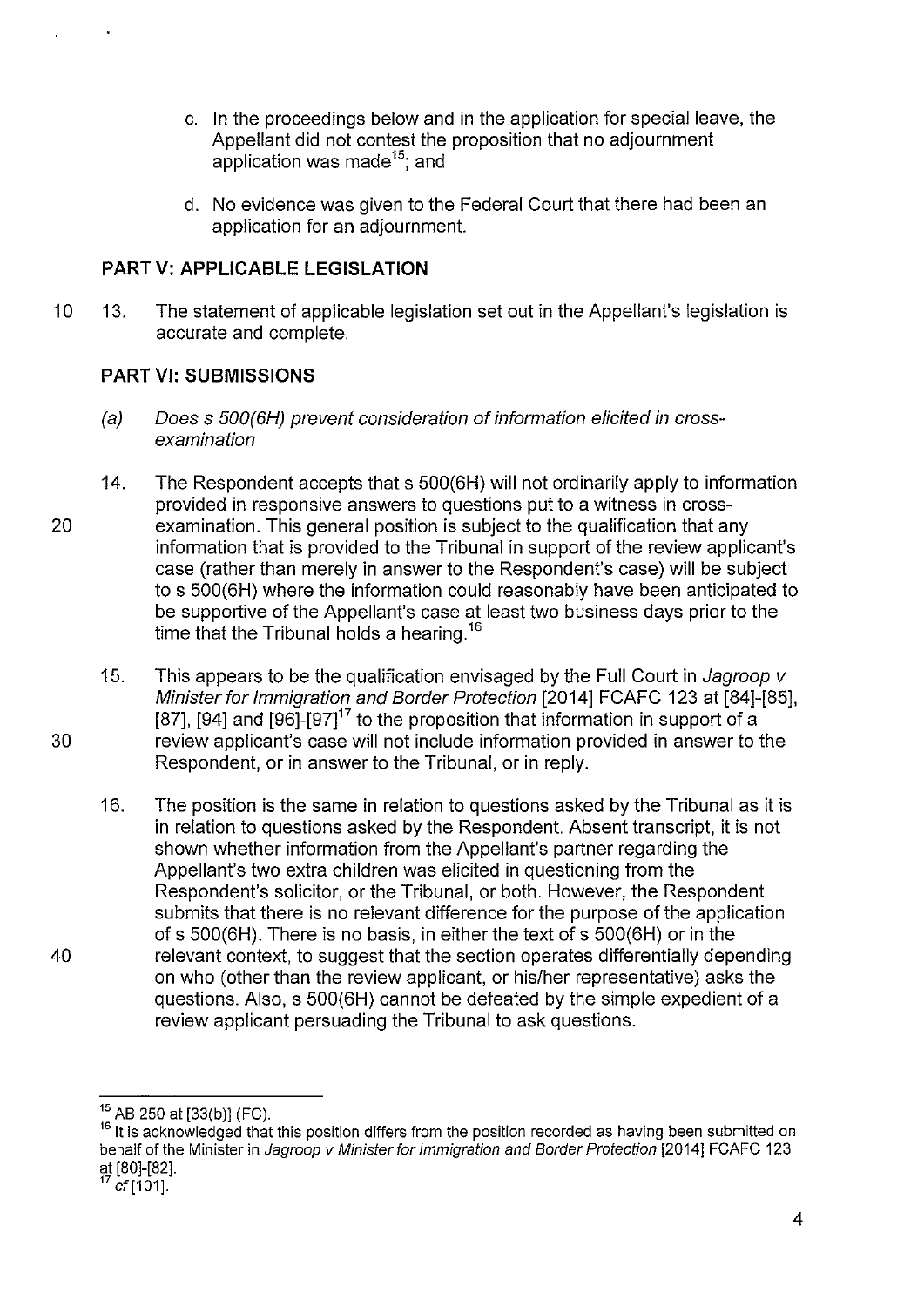- 17. Nor was the Full Court saying that the prohibition in s 500(6H) applies generally to responsive answers to questions asked by the Respondent or by the Tribunal: see Jagroop at [87].
- 18. There may in some cases be a question as to whether s 500(6H) applies to evidence in reply led by a review applicant. The Tribunal is a non-curial, inquisitorial body.<sup>18</sup> Concepts developed in adversarial proceedings in a curial context will not necessarily apply in proceedings in the Tribunal. There may be no strict demarcation between evidence-in-chief, cross-examination and 10 evidence in reply. The question in each case is whether or not the evidence was "presented orally in support of the person's case". Information in support of a review applicant's case provided after or during cross-examination will be within the reach of s 500(6H), at least if the review applicant could reasonably have anticipated two business days prior to the commencement of the hearing that it would be information that supports his or her case. Such information should be the subject of the written notice and (as regards s 500(6H)) should be treated no differently than information that a review applicant does present in-chief.
- 20 19. In the present case, there was no evidence before the Federal Court that there was any further information that could have assisted the Appellant that he could not have included in a written statement given to the Respondent at least 2 business days before the hearing commenced, or which could not at that time have reasonably been anticipated to be evidence that may support his case.
- 20. Nor, as noted above, is there any suggestion of any attempt having been made to lead any further evidence before the Tribunal. Such an attempt would have been inconsistent with the approach of the Appellant's counsel noted by 30 the Tribunal at  $[4]$ <sup>19</sup>
- 21. Although the Appellant frames a question in terms of whether the prohibition in s 500(6H) applies to responsive answers in cross-examination, any error by the Tribunal as to the effect of s 500(6H) could not have had significance in relation to its decision. The Appellant conducted his case on the basis that he had three children; he made no reference to his two extra children.<sup>20</sup> He did so, apparently, on the basis of legal advice.<sup>21</sup> The Tribunal can have no obligation to consider matters which formed no part of the case put by the Appellant<sup>22</sup>, particularly in circumstances where he could reasonably be 40 expected to put the interests of his two extra children in issue if he thought that his case could be so assisted: see again the specific comments upon the present case made by the Full Court in Jagroop at [87].

<sup>&</sup>lt;sup>18</sup> Bushell v Repatriation Commission (1992) 175 CLR 408 at 424-425 per Brennan J.

<sup>&</sup>lt;sup>19</sup> AB182.<br><sup>20</sup> AB 217 at [6] and 219-220 at [10]-[14] (TJ); AB 242 at [10]-[11] (FC).

<sup>&</sup>lt;sup>21</sup> AB 220 at [15] (TJ); AB 252 at [37] (FC).  $\frac{1}{2}$ <br><sup>22</sup> See, for example, *May v Australian Postal Corporation* [2014] FCA 406 at [72] per Buchanan J.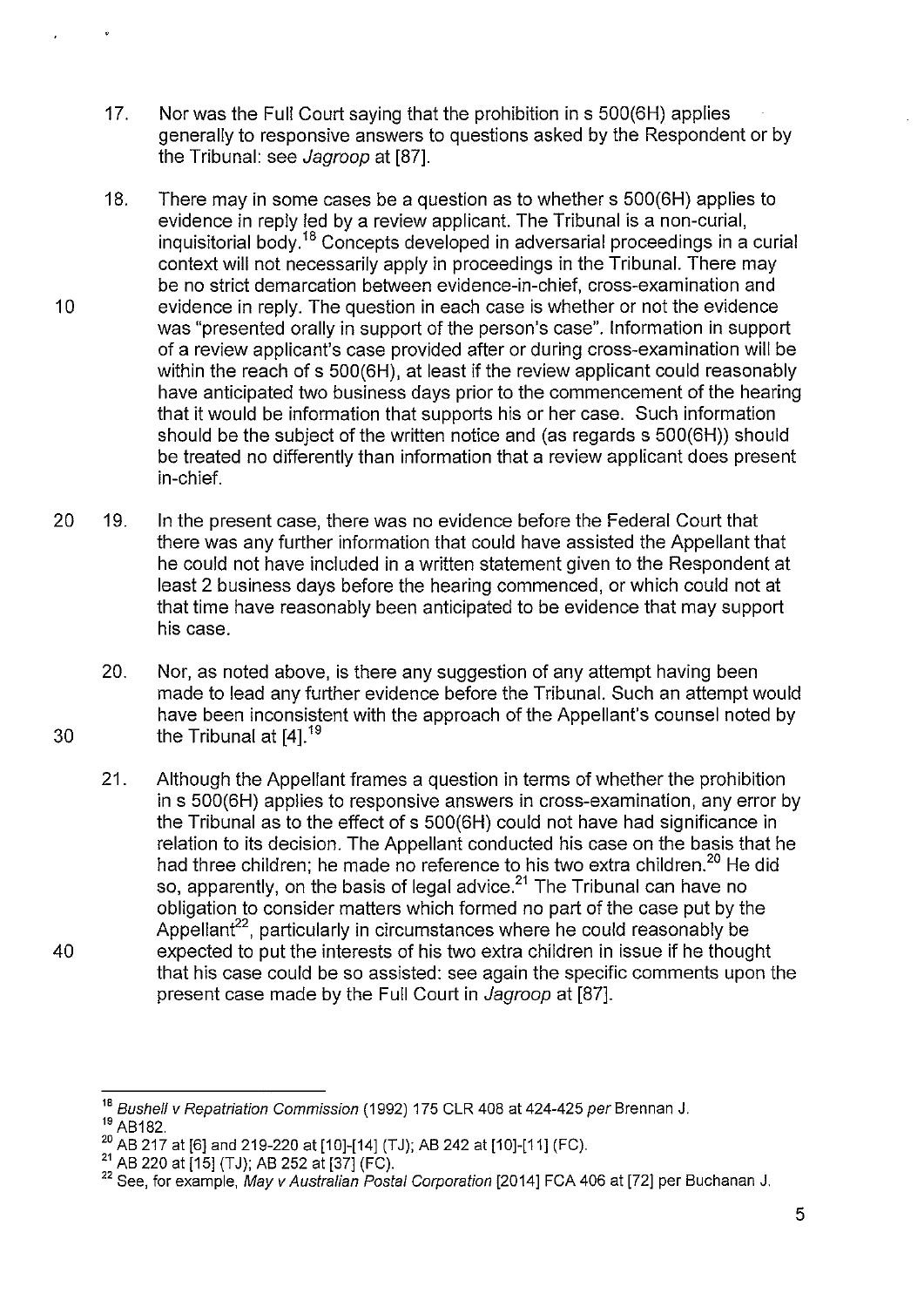22. Further, the Tribunal in this case did make some findings about the evidence, such as it was, relating to the Appellant's two extra children. The Tribunal said (at [64]):

As already stated, Mr Uelese has been involved in an on and off relationship with Ms Fatai for approximately 12 years, and they have three children aged eleven, eight and six. No evidence was able to be led regarding a further two children of another woman, aged approximately five and four whose names appeared as visitors in a 10 Department of Corrective Services Inmate Profile Document because there was no information relating to them contained in a written statement provided to the Minister at least two business days before the hearing as required by section 500(6H) (http://www.austlii.edu.au/au/legis/cth/consol\_act/ma 1958118/s500.htm I) of the Act. I cannot take any consideration of their situation into account in coming to a decision in this matter, although I note that Ms Fatai said that she knew their mother, and that the children come to the Uelese home. **Without any information about these children, other than a small amount of information that was provided by Ms Fatai**  20 **under cross-examination, I am unable to determine whether or not visa cancellation would be in the best interests of these children**  (emphasis added).

- 23. The final sentence of [64] was a finding showing that the evidence that had been given relating to the Appellant's two extra children could not have affected the Tribunal's decision, regardless of s 500(6H). Given the paucity of that evidence, it was open to the Tribunal to conclude, as it did, that it could not determine which decision (to cancel, or not to cancel) was in the best interests of those children.<sup>23</sup> In light of that finding, it was not necessary for 30 the Tribunal to further consider the interests of those children when weighing the various factors relevant to its decision. On the Tribunal's findings of fact, the evidence was too lacking in detail for the best interests of those two children to ultimately be a relevant consideration to be weighed (one way or the other) in the Tribunal's decision.
	- 24. Accordingly, if the Tribunal made an error as to the construction or reach of s 500(6H), which is not conceded, the error could not have affected the decision and was, accordingly, one which would not sound in relief. Either, on that

*<sup>23</sup>*See Paerau v Minister for Immigration and Border Protection (2014) 219 FCR 504 at [27] per Buchanan J, concluding that "there could be no objection in any case to the AAT concluding that the best interests of a child did not weigh either for or against cancellation of a visa, so long as the available material was assessed conscientiously" and at [118]-[119] per Perry J, holding that such a conclusion by the Tribunal was one that "equates in the language of the Direction to a finding that the consideration was not 'relevant" in the particular case, that the case was not one where the Tribunal had "failed to complete its task of determining where the best interests of the children lay and taking that into account in balancing that primary consideration against other considerations" and that, in any event, she would refuse relief because: "Once the Tribunal found that, by reason of the paucity of evidence, it could not be satisfied about where the best interests of the children lay, and that was a finding lawfully open to it, there was nothing further for the Tribunal to do with respect to that consideration", cf. [69] per Barker J.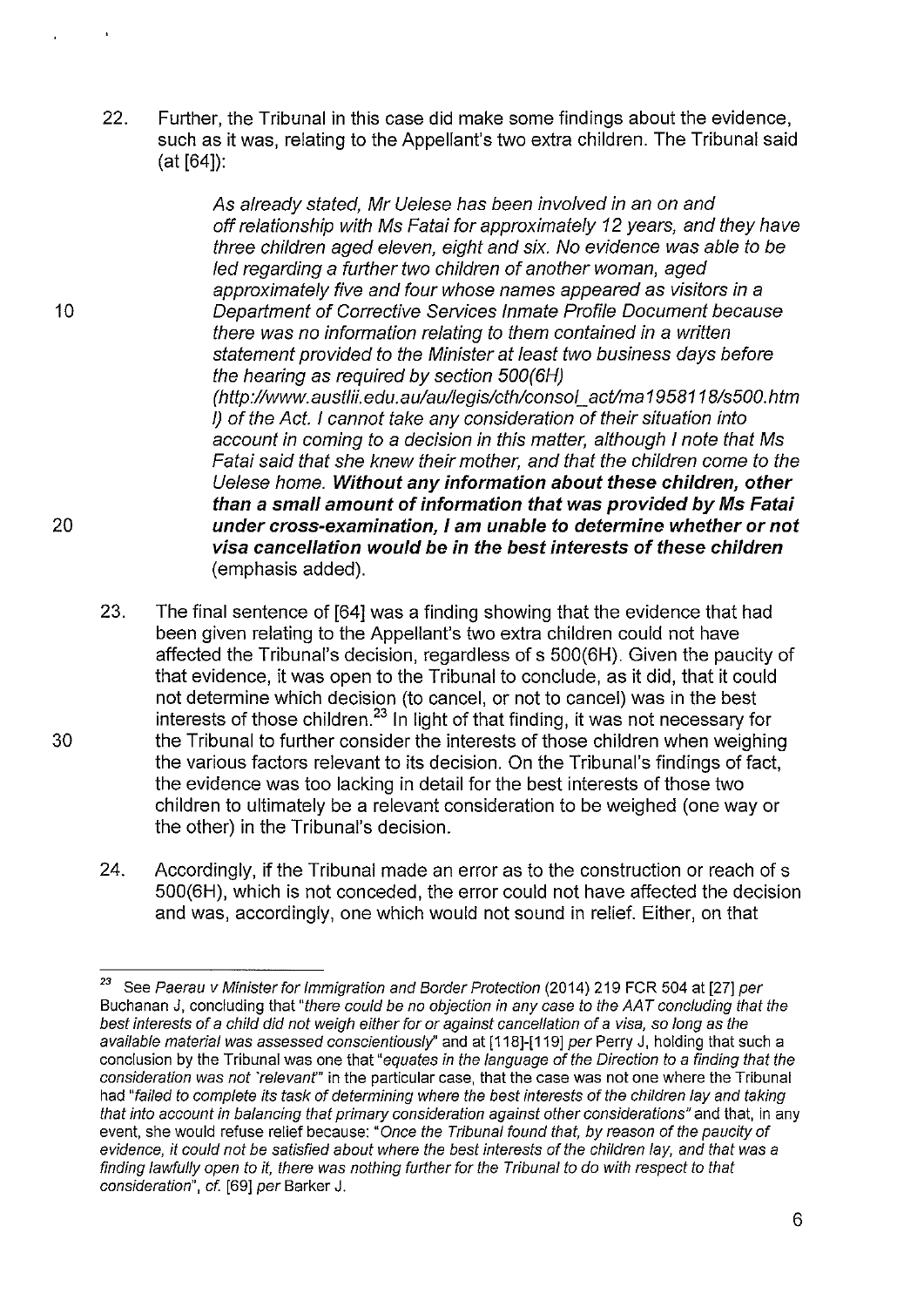basis, the error would be non-jurisdictional<sup>24</sup>, or it ought not, in the discretion of the Court<sup>25</sup>, sound in relief.

- (b) The appellant's second issue; Could an adjournment have assisted the Appellant?
- 25. The Appellant submits that, for the purposes of s 500(6H), the Tribunal "holds a hearing (other than a directions hearing)" on any day of a final hearing. Thus, it is said to follow, the Tribunal could have adjourned the hearing to 10 allow the Appellant to comply with the time limit in  $\frac{1}{5}$  500(6H).<sup>26</sup>
	- 26. The occasion to consider this submission does not arise. Again, the Appellant did not make an application for an adjournment.<sup>27</sup> His representative accepted the effect of s 500(6H). The Tribunal had no independent obligation to consider whether to exercise its discretionary power to grant an adjournment in the circumstances that presented, much less to grant such an adjournment.<sup>28</sup>
- 27. In any event, the construction of s 500(6H) adopted by the Full Court in Goldie 20 V Minister for Immigration<sup>29</sup> is correct. Once the Tribunal hearing commenced, "the entitlement of the appellant to rely on information or documents  $crystalised<sup>n,30</sup>$  This construction should be preferred for several reasons.

28. First, it is consistent with the ordinary meaning of the statutory text. A hearing spanning two days is not, in any ordinary sense, two separate hearings. The Tribunal does not "hold" a separate "hearing" when it resumes a hearing that was previously adjourned. The period "2 business days before the Tribunal holds a hearing..." expires two business days before a hearing commences. The task of statutory construction, starts and ends with the text, as described 30 in A/can (NT) Alumina Pty Ltd v Commissioner of Territory Revenue (2009) 239 CLR 27 at 46-47 [47]. That approach would give effect to the clear and intractable meaning of the words in question.

29. Secondly, contrary to the submissions of the Appellant<sup>31</sup>, the use of the indefinite article "a hearing" does not run counter to the reasoning in Goldie. Again, the Tribunal holds a hearing on the first of the days of a hearing (other than a directions hearing) of the application for review. Once that time passes, s 500(6H) prevents the Tribunal from having regard to oral information in

<sup>&</sup>lt;sup>24</sup> Kirk v Industrial Court of New South Wales (2010) 239 CLR 531 at 570 [64] per French CJ, Gummow, Hayne, Grennan, Kiefel and Bell JJ.

Stead v State Government Insurance Commission (1986) 161 CLR 141 at 145 per curiam; Re Refugee Review Tribunal; Ex parte Aala (2000) 204 CLR 82 at 108-109 [56]-[58] *per* Gaudron and Gummow JJ.<br><sup>26</sup> Appellant's submissions at [34].

 $\frac{27}{27}$  See above at [12].<br><sup>27</sup> See above at [12].<br><sup>28</sup> Minister for Immigration and Citizenship v SZGUR (2011) 241 CLR 594 at 603 [22] (http://www.austlii.edu.au/au/cases/cth/HCN2011/1.html#para22), 618-619 [75]-[76]; Minister for *Immigration and Citizenship v Li* (2013) 249 CLR 332 at 374 [102].<br><sup>29</sup> (2001) 111 FCR 378 at 391 [31]; AB 250 at [33(b)] (FC).<br><sup>30</sup> Ibid.

 $31$  Appellant's submissions at [36].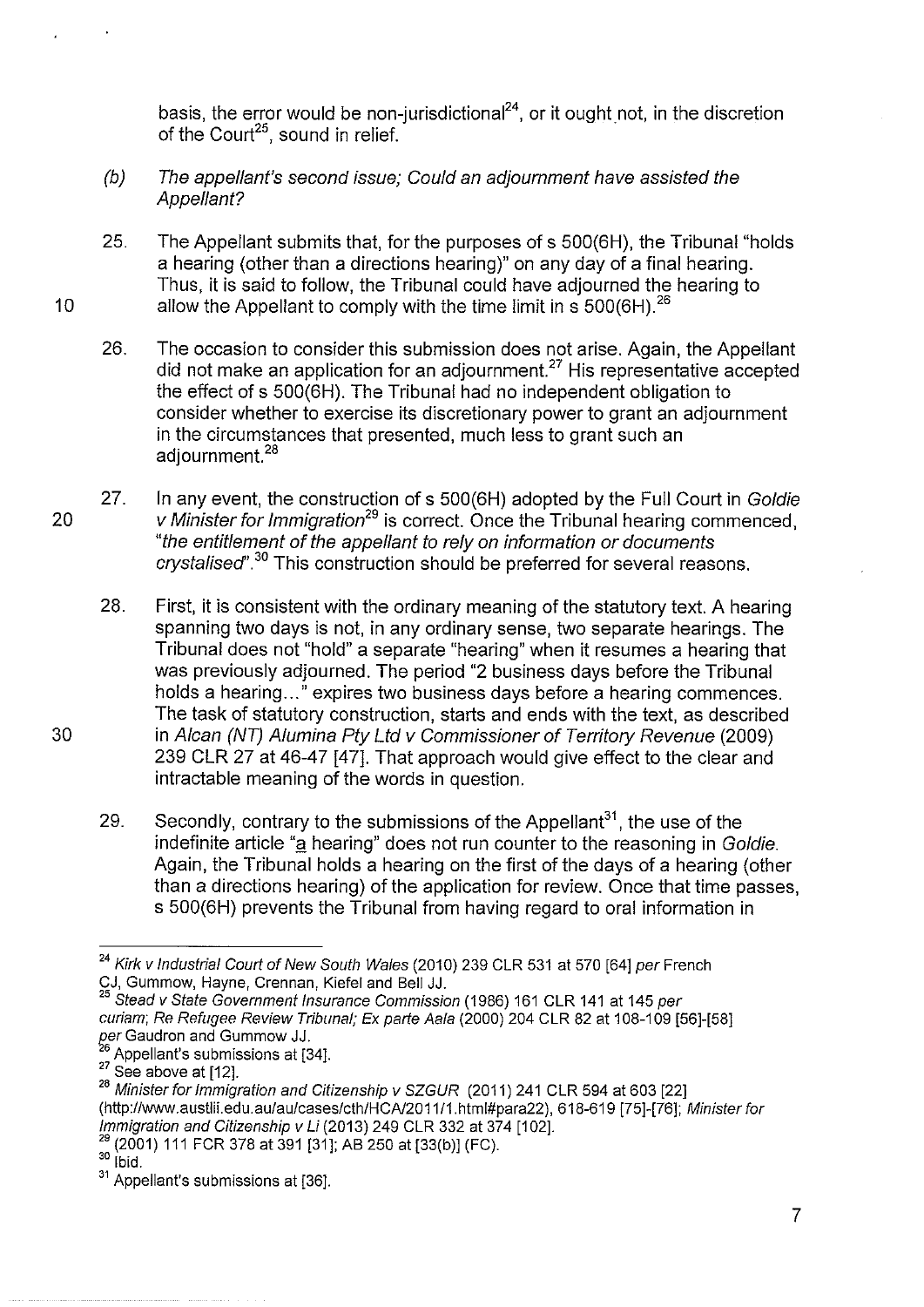support of an applicant's case that has not already been set out in a written statement given to the Respondent. There is no indication in the section that the time period re-starts, or re-fixes, after a day of hearing comes to an end. Further, this remains so whether or not the Tribunal can have more than one "hearing" (other than a directions hearing) "in relation to the decision under review", but, as submitted above, in those cases where a hearing extends over more than one day, there is still only one hearing.

30. Thirdly, the Appellant relies on what s 500(6H) does not say.<sup>32</sup> The task of 10 statutory construction is focused on consideration of the statutory text, read in context. The fact that a word or expression is not used, does not mean that the words which are used must necessarily be read other than according to their ordinary meaning. There is more than one way in which Parliament may express its intention. Simply because Parliament did not adopt one particular form of words does not determine the question. The focus must remain on the words actually used. It would add nothing to the words that are used in s 500(6H) to adopt the language suggested by the Appellant in paragraph 36.

- 31. Fourthly, the Appellant is seeking to read into s 500(6H) words that are not 20 there- such as "any one or more days on which" before the words "the Tribunal holds a hearing". The Court should not accept that invitation. It is simply not shown that all of the usual conditions<sup>33</sup> for the reading in of words are met - and, in particular, that the purpose of the provision requires such a course. Further, to read in words in the way that the Appellant implicitly invites would be to depart from the words that the legislature has enacted, which do not admit of the construction for which the Appellant contends: see Taylor v Owners Strata Plan 11564 (2014) 86 ALJR 473 at 482-483, especially at 483 [39]-[40].
- 30 32. Fifthly, the reasoning in Goldie<sup>34</sup> is consistent with the context of s 500(6H), including the broader statutory scheme and the purpose<sup>35</sup> of the provision. That context includes s 500(6L) and the Full Court referred at [30] to the statutory purpose, citing Goldie especially at [9] and [25]. That purpose involves both ensuring that the Respondent is given a pre-hearing opportunity to consider and answer information that an review applicant will present orally in support of his/her case and also reducing the risk of adjournments being necessary that may otherwise cause the Tribunal to risk effluxion of time leading to an outcome deemed in accordance with s 500(6L). That subsection operates to deem the decision under review to be affirmed if the

<sup>&</sup>lt;sup>32</sup> Appellant's submissions at [36].<br><sup>33</sup> Taylor v Owners Strata Plan 11564 (2014) 86 ALJR 473 at 480-483 at [22]-[25] and [37]-[40].<br><sup>34</sup> (2001) 11 FCR 378 at 390 [25].

<sup>35</sup> Section 15AA of the Acts Interpretation Act 1901 (Cth); Lacey v Attorney-General (QId) (http://www. westlaw. com. aulmaflwlau/appldocument? &src=doc&docguid=le8dd49539d6c11 eO a 619d 462427863b 2 &hitguid=l1 bc2f221 ffBc 11 e08eefa443f89 988a O&snippets=true &startChunk= 1 &endChun k=1 &is TocNav=true&tocDs=AUNZ\_AU \_ENCYCLO \_ TOC&extLink=false#anchor\_/1 bc2f221ff8c11 eOB eefa443f89988a0) (2011) 242 CLR 573 at 592-593 [45].

<sup>(</sup>http:/lwww. westlaw. com. au/maf/wlaulapp/docu ment? &src=rl&docgu id=l2505b433ff8c11 e08eefa443f 89988aO&hitguid=l1 be79121 ff8c11 e08eefa443f89988aO&snippets=true&startChunk=1 &endCh unk= 1 &isTocNav=true&tocDs=AUNZ\_AU \_ENCYCLO \_ TOC&extlink=false#anchor \_11 be79121 ff8c11 e08eef a443f89988a0)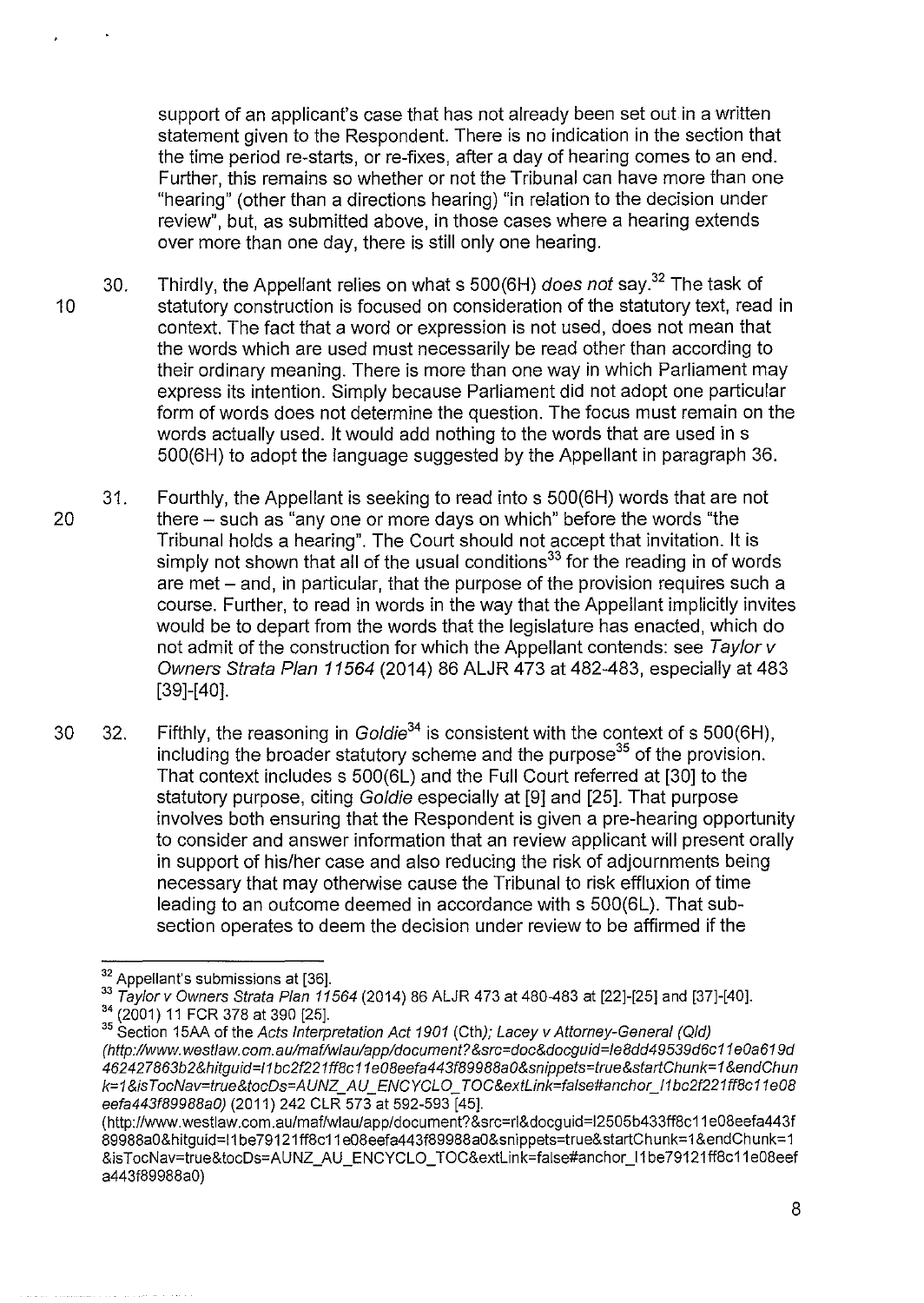Tribunal fails to make a decision within 84 days of the applicant being notified of the cancellation decision. The imperative for the Respondent to have an opportunity to consider and deal with information to be presented orally by a review applicant in support of his/her case and for the Tribunal to make its decision within the time described in s 500(6L) supports a construction of s 500(6H) which caps two business days prior to the time that the Tribunal commences its hearing the time for the review applicant to give written notice to the Respondent of such information. Section 500(6H) was specifically enacted to avoid delay and to prevent merits review being abused by an 10 applicant seeking to prolong his or her stay in Australia.<sup>36</sup> It may also be noted in this respect that section 500(6G) of the Act prevents the Tribunal from holding a hearing in a case such as this "until at least 14 days after the day on which the Minister was notified that the (review) application had been made".

- 33. Sixthly, the construction contended for by the Appellant would defeat the purpose of the provision. If, as the Appellant submits at paragraph 23, the command to the Tribunal in s 500(6H) operates only in relation to information that a review applicant chooses to adduce as part of his case-in-chief, a review applicant could choose to temporarily withhold (but on a later date still 20 present) oral information, even though it was apparently supportive of his case and could reasonably have been anticipated to be in support of the review applicant's case two business days prior to a hearing commencing. Even assuming that the Respondent and the Tribunal would then be given a reasonable opportunity to deal with and test that evidence, the process could conceivably continue to another cycle.
	- (c) Further submissions regarding both of the issues formulated by the Appellant
- 34. Contrary to the Appellant's submissions $37$ , no procedural unfairness is 30 involved in the Respondent's approach. Nor, contrary to those submissions<sup>38</sup>, does the Respondent's approach involve absurdity, irrationality, unworkability or injustice. The Appellant's approach, however, may involve such vices, imperilling the Minister's opportunity to deal with information in support of an Applicant's case, and the Tribunal's ability to consider the matter, without the 84 day period in s 500(6L) expiring. The Respondent's approach also works consistently with the general provisions of the Administrative Appeals Tribunal Act 1975 (Cth) to which the Appellant refers, but s 500(6H) is nonetheless a provision which is a lead provision in the event that some reconciliation is called for: see by way of analogy the reasoning of the Full Court at [36], 40 comparing s 499 and s 500(6H). With respect to the example given by the Appellant at paragraph 20, the Respondent's approach does not at all affect the ability of an Appellant to give evidence that truly is limited to rebuttal of the Respondent's case.

<sup>&</sup>lt;sup>36</sup> See Explanatory Memorandum to the Migration Legislation Amendment (Strengthening of grovisions relating to Character and Conduct) Bill 1998 (Cth) at pp. 3, 9-10.<br><sup>37</sup> Paragraphs 26- 27 and 38.

<sup>38</sup> Including at paragraph 27.